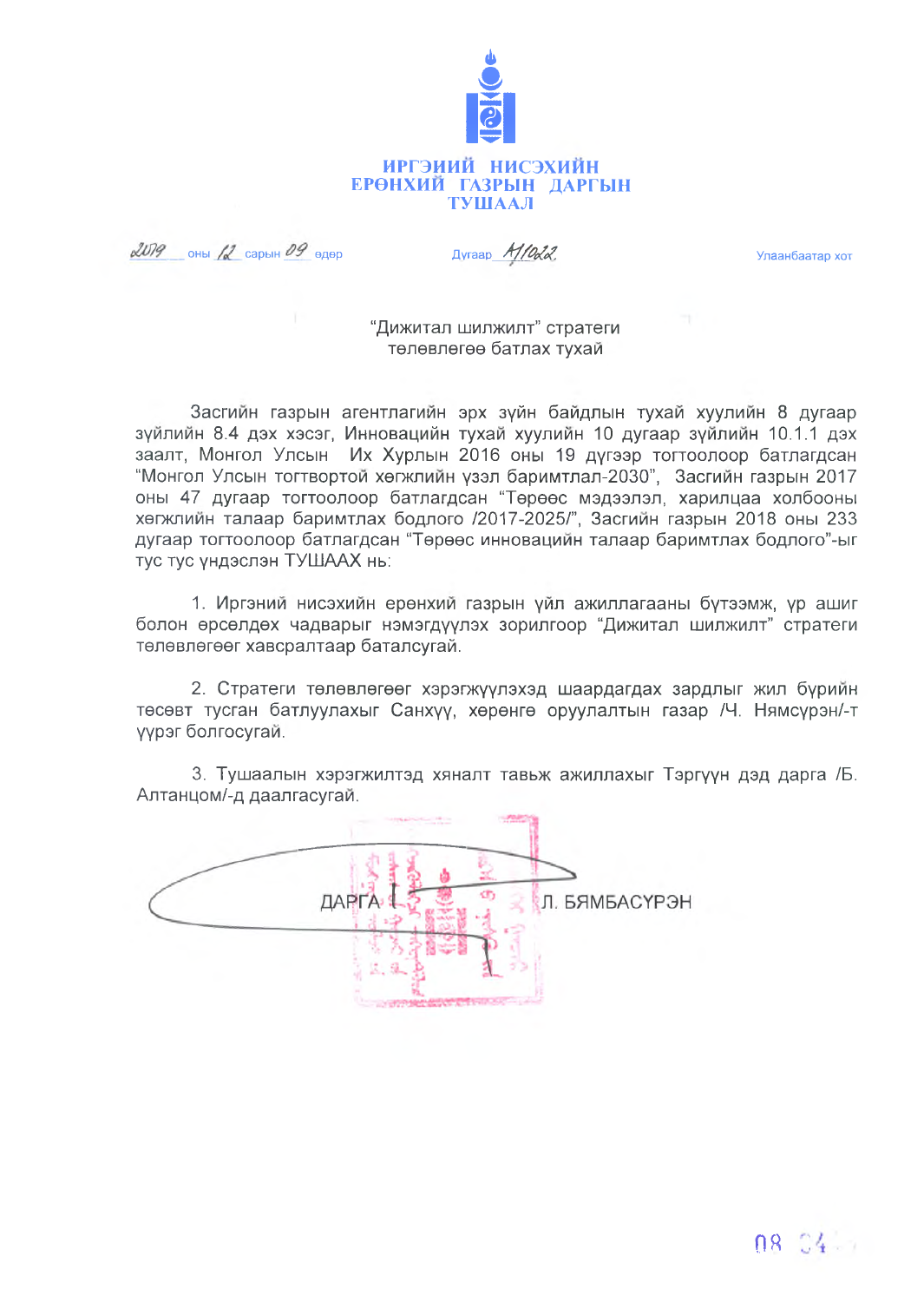Иргэний нисэхийн ерөнхий газрын даргын 2019 оны Каугаар сарын . ... ны өдрийн А/ 10-26 дугаар тушаалын хавсралт  $\zeta_2$  :

Cf.

## "ДИЖИТАЛ ШИЛЖИЛТ" СТРАТЕГИ ТӨЛӨВЛӨГӨӨ 2020-2025 OH

#### $1.$ СТРАТЕГИ ТӨЛӨВЛӨГӨӨ ВОЛОВСРУУЛАХ ҮНДЭСЛЭЛ

#### 1.1 Эрх зүйн үндэслэл

- Инновацийн тухай Монгол Улсын хууль;
- Улсын Их Хурлын 19 дүгээр тогтоолоор батлагдсан "Тогтвортой хөгжлийн үзэл баримтлал - 2030";
- Засгийн газрын 47 дугаар тогтоолоор батлагдсан "Төрөөс мэдээлэл, харилцаа холбооны хөгжлийн талаар баримтлах бодлого";
- Засгийн газрын 233 дугаар тогтоолоор батлагдсан "Төрөөс инновацийн талаар баримтлах бодлого";
- Олон улсын иргэний нисэхийн тухай Чикагогийн Конвенцийн Хавсралт 17 "Аюулгүй байдал";
- Олон улсын иргэний нисэхийн байгууллага (ICAO)-ын Aviation Safety Block Upgrade (ASBU) узэл баримтлал;
- Олон улсын иргэний нисэхийн байгууллага (ICAO)-ын Global Air Navigation Plan (Doc 9854) төлөвлөгөө;
- Олон улсын агаарын тээврийн холбоо (IATA)-ны Fast Travel төсөл хөтөлбөр;
- Олон улсын нисэх буудлуудын зөвлөл (ACI) болон Олон улсын агаарын тээврийн холбоо (IATA)-ны хамтран гаргасан агаарын тээврийг хөгжүүлэх NEXTT төсөл хөтөлбөр.

#### 1.2 Хэрэгцээ, шаардлага

Аж үйлдвэрийн хувьсгал буюу технологийн хувьсгал бүрийн үр дүнд бидний амьдрал нэг алхам урагшилж бид илүү хөгжин дэвшиж байдаг. Аж үйлдвэрийн 4-р хувьсгалын авчирсан дижитал эринд их өгөгдөл, автоматжүулалт, эд юмсын интернэт, хиймэл оюун ухаан, бие даан хөдөлгөөн хийх чадвартай тээврийн хэрэгсэл, виртуал бодит байдал зэрэг дижитал технологийг зөвхөн үр ашгийг нэмэгдүүлэх арга хэрэгсэл биш хөгжлийн үндсэн хүрдасгуур болгож чадсан байгууллага оршин тогтнож, бусдаас түрүүлж хөгжиж байна. Тиймээс судалгаа шинжилгээ, бодлого, үйлдвэрлэлийг дижитал төхнологитой үр дүнтэй хослуулсан дижитал шилжилтийн стратегитэй болох шаардлага бүх салбарт тулгарч байна.

Нисэхийн салбарын хувьд энэхүү стратеги нь бодлого тодорхойлогч, агаарын навигаци/нисэх буудлын үйлчилгээ үзүүлэгч, авиакомпани, үйлдвэрлэлийн нэгж бүрийн хамтын ажиллагаанд тулгуурласан байгууллагын үйл ажиллагаа, соёлын шинэчлэлийн үйл явц байх ёстой.

Нисэхийн салбарын хэрэглэгчид бусад салбарын хэрэглэгчидтэй харьцуулахад интернэт технологи, ухаалаг төхөөрөмжүүдийг илүү сайн эзэмшсэн байдаг бөгөөд бүх салбарт явагдаж буй дижитал шилжилтийн нөлөөгөөр тэд илүү нэг цэгийн, хэрэглэгч төвтэй платформ үйлчилгээг хүссэн үөдээ, хүссэн газраасаа авах хүлээлттэй болжээ.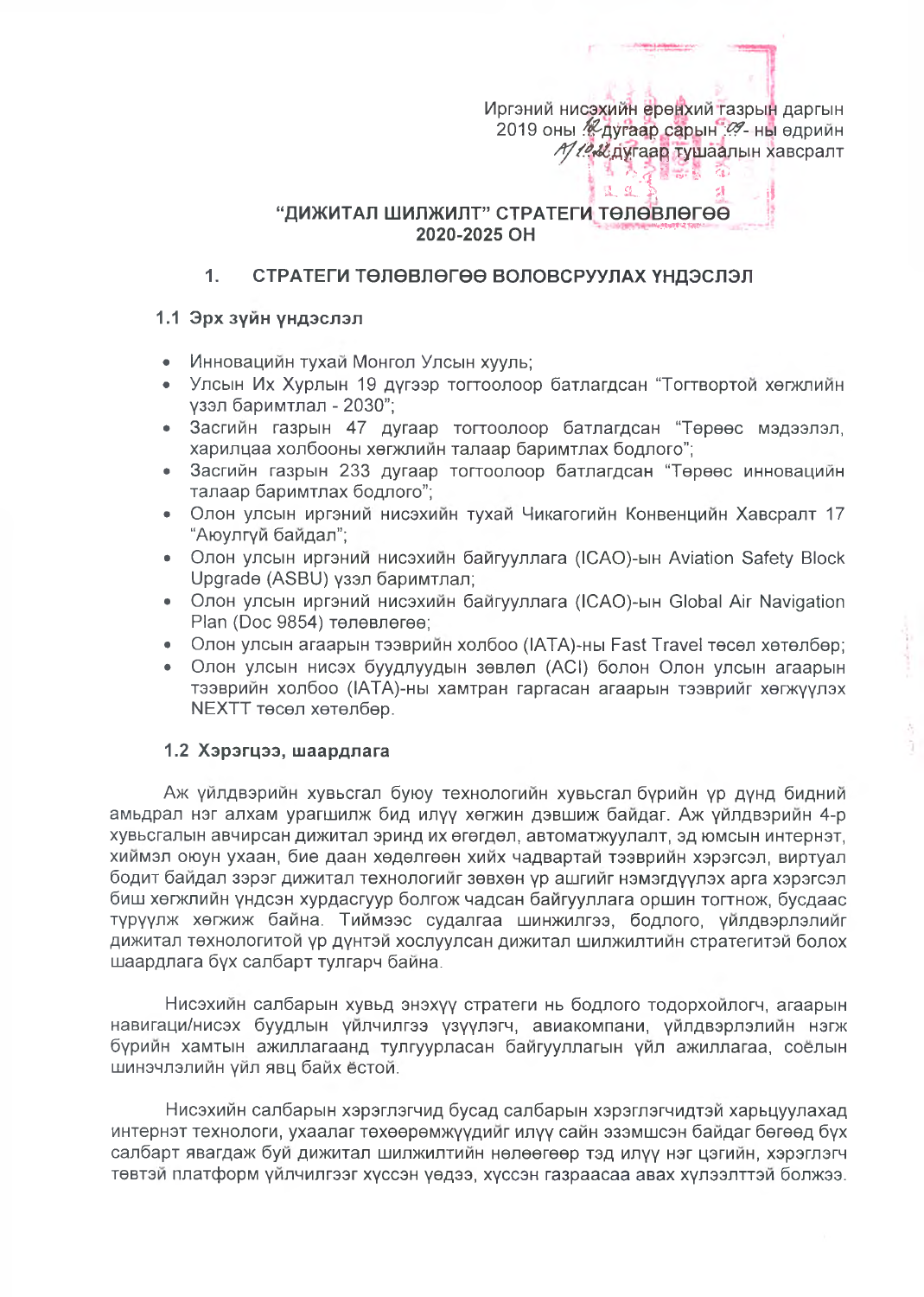Энэ эрэлт хэрэгцээнд нийцсэн үйлчилгээ үзүүлэхийн тулд одоогийн бие даасан системүүдийг харилцан уялдаатай дижитал платформд нэгтгэх, дижитал орчинд ажиллах нисэхийн шинэ үеийн мэргэжилтнүүдийг бэлтгэх, байгууллагын дижитал чадамжаа бэхжүүлэх шаардлага бидэнд тулгарч байна.

ICAO, IATA болон ACI-аас энэхүү хэрэгцээ шаардлагыг үрьдчилан харж Aviation Safety Block Upgrade (ASBU), Global Air Traffic Management Operational Concept, Fast Travel, NEXTT гэх мэт дижитал өгөгдөл, дижитал технологид суурилсан төсөл санаачлагуудыг дэвшүүлэн хэрэгжүүлж байна. Харин Монгол Улсад энэ үйл явцыг дижитал шилжилт гэж нэгтгэж томъёолон бүх салбарт эрчимтэй хэрэгжүүлж байгаагийн нэг томоохон жишээ нь төрийн үйлчилгээг цахимжүүлах eGovernment тесел юм.

Шинэ дижитал эриний мэргэжилтнүүд ажлынхаа системүүдэд шаардлагатай цаг үед хаанаас ч хамаагүй холбогдон өгөгдөл оруулах, харах, засах үйлдлүүд хийж, цаг алдалгүй ажлаа гүйцэтгэн, шийдвэр гаргахыг хүсч байна. Эдгээр Digital talent буюу шинэ технологийг хурдан хугацаанд ойлгож, үйл ажиллагаандаа тохируулан үр ашигтайгаар ашиглах, хэрэгтэй өгөгдлүүдээ бүтээх, оновчтой шийдвэр гаргах чадвартай ажилтнуудгүйгээр "Industry 4.0", хиймэл оюун ухаан, дата шинжлэх ухаан зэрэг шинэ технологиудыг зүгээр л хараад, уншаад суухаас өөр сонголтгүй болно гэсэн YГ.

Түүнчлэн дижитал эринд хамгийн хурдтай өсөн нэмэгдсээр буй нэгэн шинэ баялаг бол өгөгдөл юм. Их өгөгдөл, өгөгдлийн аналитик, хиймэл оюун ухаан болон машин сургалтын технологиудыг өргөн ашиглаж шинэ цагийн "газрын тос" гэгдэх болсон энэхүү баялгаа үр дүнтэй олборлож нэгдсэн стандартаар солилцсоноор Иргэний нисэхийн ерөнхий газар өөрөө өгөгдөл төвтэй байгууллага болж хувьсан өөрчлөгдөнө.

Үүний үр дүнд удирдах ажилтнууд зөвхөн өөрийн мэдрэмж, туршлагадаа тулгуурлан шийдвэр гаргах биш өгөгдлийн аналитик ашиглан дотоод процессуудаа сайжруулах, оновчлох, тайлан, төлөвлөгөө боловсруулах, төлөвлөлтийг гүйцэтгэлтэй уялдуулах, дүн шинжилгээ хийх зэрэг маш олон шийдвэрүүдийн үр дүнг бодитойгоор урьдчилан таамаглах боломж бий болох юм.

#### НӨХЦӨЛ БАЙДЛЫН ШИНЖИЛГЭЭ  $2.$

Бүх салбарт дижитал шилжилтийг хэрэгжүүлэхэд тулгардаг нийтлэг хүндрэлүүд нь биө даасан хуучин системүүдийг оролцогч талуудын хамтын ажиллагааг дэмжсэн харилцан уялдаатай дижитал платформууд болгож хөгжүүлэх, дижитал орчинд ажиллах шинэ үеийн мэргэжилтнүүдийг бэлтгэх, байгууллагын дижитал чадамж, дижитал засаглалыг бэхжүүлэх болж байна.

Нисэхийн салбарт эдгээр хүндрэлүүдээс гадна маш олон төрлийн үйл ажиллагаа/үйлчилгээ эрхэлдэг, нарийн төвөгтэй бүтэц, зохион байгуулалттай алба салбаруудын дотоод уйл явцыг дижитал технологийн шийдлуудэд нийцуулэн өөрчлөх, зорчигчтой харилцах үйлчилгээний шинэ загвар, хэлбэрүүдийг тодорхойлох асуудлууд тулгамдаж байна.

 $\frac{1}{2} \left( \frac{1}{2} \right) \left( \frac{1}{2} \right) \left( \frac{1}{2} \right)$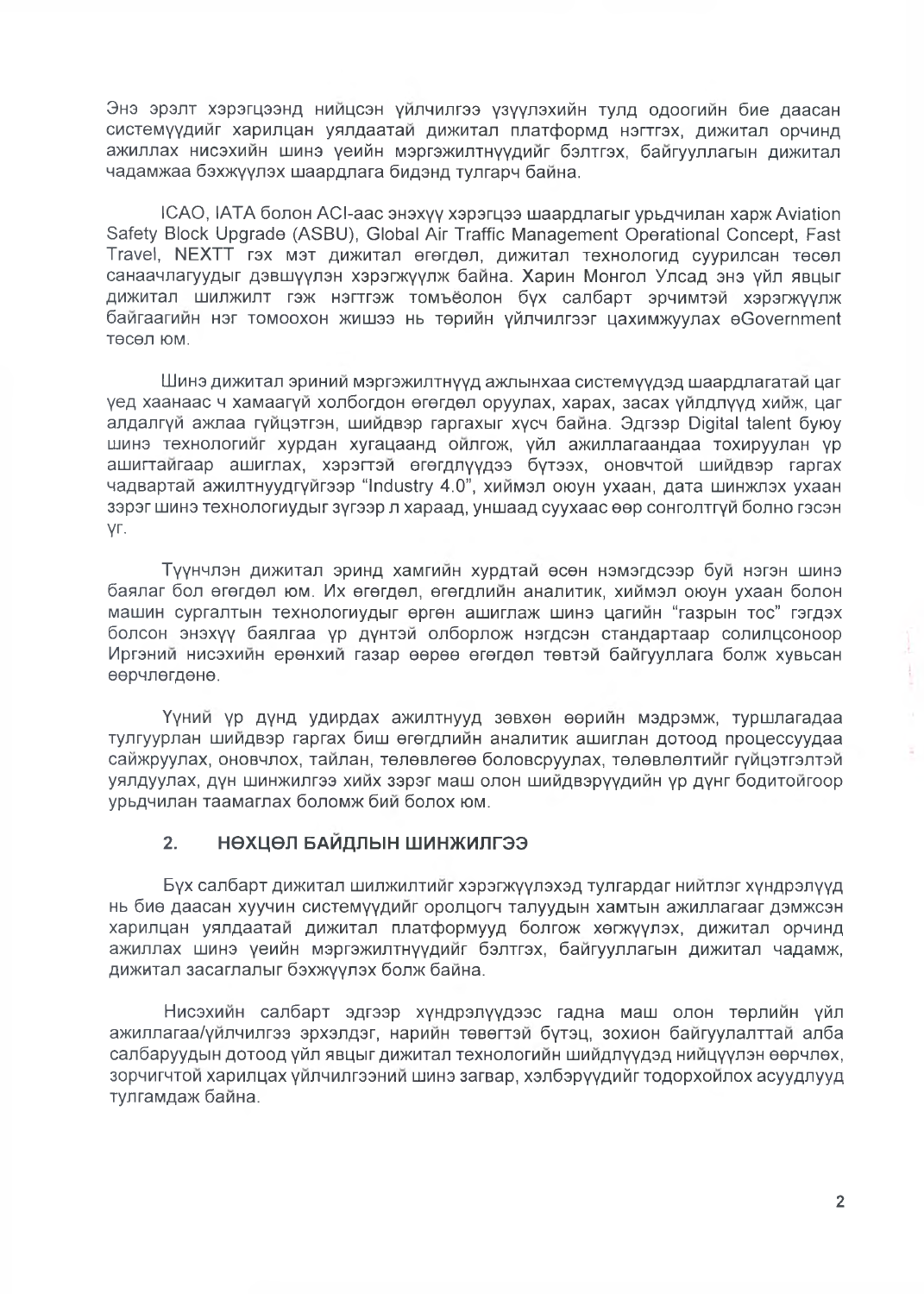Өнөөгийн байдлаар иргэний нисэхийн 21 алба салбар, 16 орон нутгийн нисэх буудлуудын хэмжээнд нийт 95 систем ашиглагддагаас агаарын навигацийн холбогдолтой 54 системүүд, агаарын навигаци болон нислэгт үл хамаарах 41 системүүдийг ажиллуулдаг байна. Мөн нислэгт шууд хамааралтай болон хамааралгүй нийт 23 програм хангамжуудыг ашиглаж байна. Байгууллагын хэмжээнд 778 ширхэг компьютер, 329 ширхэг оффисийн нэмэлт тоног төхөөрөмжүүд ашиглагдаж байна.

Иргэний нисэхийн ерөнхий газрын хэмжээнд ашиглаж буй өөр өөр цаг үед төрөл бүрийн зориулалтаар худалдан авсан мэдээллийн технологийн систем болон программ хангамжууд нь дараах нийтлэг дутагдалтай талуудтай байна. Үүнд:

- Бие даасан шинжтэй, хоорондоо мэдээлэл огт солилцдоггүй;
- Нислэгийн үйл ажиллагаанд оролцогч талууд мэдээллийн нэгдсэн эх сурвалж ашиглан хамтарсан шийдвэр гаргах нөхцөл бүрдээгүй;
- Захиргаа, санхүүгийн үйл ажиллагаануудад нэгдсэн систем байхгүй, олон өөр төрлийн програм хангамж ашигладаг;
- Баримт бичиг болон бүртгэлүүдийг Microsoft Word, Excel программууд дээр ихэвчлэн хөтөлдөг;
- Мэдээллийг хэн, хэзээ, хэрхэн өөрчилсөн түүх үлдэхгүй;
- Нислэгийн явцад үүсч болох цаг агаарын үзэгдэл, агаарын зайн хязгаарлалт болон агаарын зай ба нисэх буудлын багтаамж гэх мэт гэнэтийн нөхцөл байдлуудад нийцүүлэн богино хугацаанд уян хатан төлөвлөлт хийх боломжгүй;
- Нэгжүүдийн ажлын уялдаа холбоог хангахад хүндрэлтэй, бүртгэл, тайлан гаргахад цаг их ордог;
- Хэрэгцээт мэдээллээ албан бичгээр нэгнээсээ авдаг;
- Ажлаас гарсан, өөр ажилд шилжсэн ажилтантай хамт файлууд алга болдог;
- Ойрын ирээдүйд бүс нутаг болон олон улсын хэмжээнд өгөгдөл солилцох, бусад улс, бүс нутгийн системүүдтэй харилцан уялдаатай ажиллах орчныг бүрдүүлэх боломжгүй.

Системүүд, тоног төхөөрөмжүүдийн судалгаа болон байгууллагын мэдээллийн аюулгүй байдлын чиглэлээр хийгдсэн судалгаанаас харахад ажилтнуудын мэдээллийн аюулгүй байдлын талаарх мэдлэг, ойлголт сул, системүүдийн уялдаа холбоо муу, системүүдэд болон компьютерүүдэд лицензгүй, зохиогчийн эрхийн зөрчилтэй үйлдлийн систем програм хангамж ашигладаг, ажилтнуудын компьютөрийн нууцлалт хамгаалалт сул, сүүлийн үөийн дэвшилтэт техник технологийг үл дэмжих хэт хуучирсан техник төхнологийг ашигладаг зэрэг нь сул талууд байна.

Дижитал шилжилтийг хэрэгжүүлж өгөгдөл солилцоо, системийн интеграци болон дижитал платформыг хөгжүүлэх нь мэдээллийн аюулгүй байдлын эрсдэл, аюул нэмэгдэх учраас мэдээллийн нууцлал, бүрэн бүтэн, хүртээмжтэй байдлыг хангах, мэдээллийн системүүдэд үчирч болох аюул заналаас урьдчилан сэргийлэх чадавхийг бэхжүүлэх зайлшгүй шаардлагыг бий болгож байна.

Иргэний нисэхийн ерөнхий газрын алба салбаруудын өдөр тутмын үйл ажиллагаанд төрөл бүрийн програм хангамжууд ашиглагдаж, ихэнх баримт бичиг, мэдээлэл цахим хэлбэрт шилжсэнтэй холбоотойгоор тэдгээрийн хадгалалт, дамжуулалт, ашиглалт, уялдаа холбоо, зохион байгуулалт, хөгжүүлэлт, тасралтгүй ажиллагаа, аюулгүй байдалд баримтлах бодлого, зохицуулалтыг бий болгох хэрэгцээ шаардлага үүсч байна.

 $\rangle$ 

 $\alpha\alpha$  worthin an and

ç,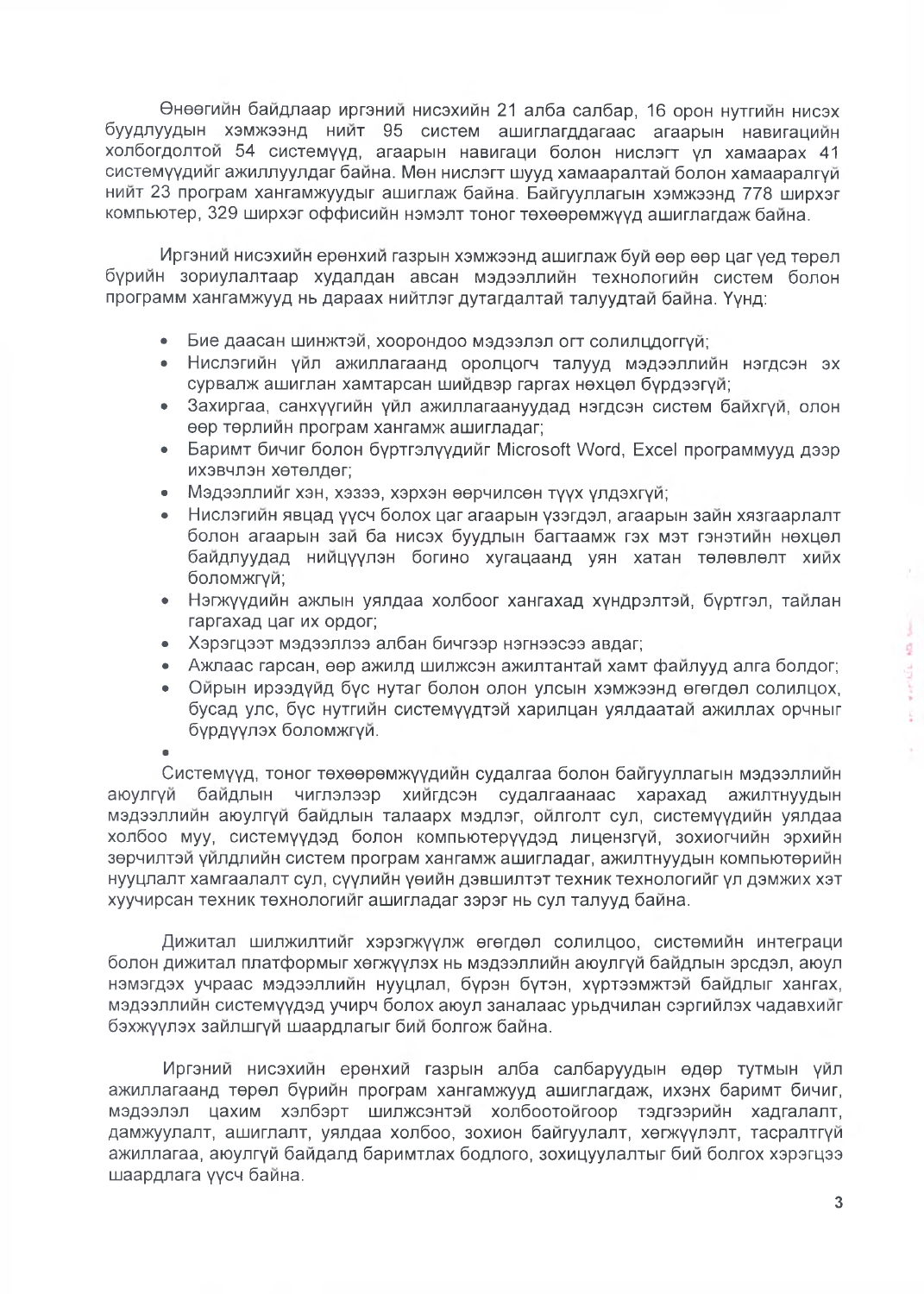Жил ирэх тутам Иргэний нисэхийн ерөнхий газрын мэдээллийн технологийн хэрэглээ өсөж байгаа бөгөөд агаарын навигаци, нисэх буудлын үйлчилгээний байгууламжууд нь мэдээллийн технологи дээр суурилдаг болж шинэчлэгдэж байгаа тул үүнтэй уялдан учирч болзошгүй эрсдэл маш ихээр нэмэгдэж байна. Төрийн мэдээлэл, холбооны газраас гаргасан судалгаагаар Монгол Улсын төрийн байгууллагууд руу чиглэсэн цахим халдлага маш өндөр буюу долоо хоногт 255939 удаагийн цахим халдлага бүртгэгдсэн байна. Үүний зэрэгцээ Цагдаагийн байгууллагад бүртгэгдсэн компьютер, мэдээллийн аюулгүй байдлын эсрэг гэмт хэргийн тоо сүүлийн жилүүдэд өссөн байна. Энэ нь байгууллагад мэдээллийн аюулгүй байдлын бодлогын баримт бичиг байхгүйгээс үүдэлтэй юм.

Системүүдийн харилцан уялдааг хангаж мэдээллийн нэгдсэн эх сурвалжтай, мэдээлэл/өгөгдлийг чөлөөтэй солилцдог болохын тулд дижитал өгөгдөл солилцооны орчныг бий болгох шаардлагатай. Дижитал өгөгдөл солилцооны орчныг бий болгох нь дараах давуу талуудтай. Үүнд:

- Зөвшөөрөгдсөн хэрэглэгчид өндөр чанартай, баталгаажсан мэдээллийг хүссэн үедээ, хаанаас ч шуурхай ашиглах, ажил үүргээ гүйцэтгэх, системүүд бурэн харилцан уялдаж ажиллах боломж бурдэнэ;
- Удирдах ажилтны туршлага, мэдрэмж биш их өгөгдлийг ашигласан аналитик судалгаанд тулгуурлан бодит, шуурхай шийдвэр гаргахаас гадна тухайн шийдвэрээс гарсан үр дүнг богино хүгацаанд тодорхойлох боломжтой;
- Мэдээлэл/өгөгдөл солилцооны нийтлэг стандартуудыг ашигласнаар байгууллагын дотоод болон гадаад үйл явцуудыг илүү уян хатан болгож, өгөгдөлд суурилсан зөв таамаглал бүхий шийдвэр гаргаснаар зардлыг бууруулна;
- Байгууллагын бүхий л үйл явц илүү нээлттэй болж, итгэлцэл дээшилж, ажилтнуудын хувьд урт хугацаанд тогтвортой ажиллах сэдэл бий болно;
- Дотоод үйл ажиллагааны бүхий л үйл явцад шинжилгээ хийж шинэ болон алдсан боломжуудаа цаг тухайд нь мэдэж шаардлагатай үе шат, мөч бүрт оролцогч бүх талын санал хүсэлтийг авснаар үйл ажиллагаагаа сайжруулах, төгөлдөршүүлж, хөгжүүлэх боломж бүрдэнэ;
- Автоматжуулалтын шинэ боломжуудыг бий болгох инновацийн шийдлүүд гарах нөхцөл хангагдаж систем, программ хангамжүүдын гүйцэтгэлийг сайжруулахаас гадна интеграци хийх боломж бүрдэнэ.

## 3. СТРАТЕГИ ТӨЛӨВЛӨГӨӨНИЙ ХАМРАХ ХҮРЭЭ

Энэхүү стратеги төлөвлөгөө нь 2020-2025 он хүртэл хэрэгжих бөгөөд нислэг үйлдвэрлэлийн үйл ажиллагаа, иргэний нисэхийн бүтээгдэхүүн, үйлчилгээнүүд болон Иргэний нисэхийн ерөнхий газрын дотоод үйл ажиллагааг хамарна.

Иргэний нисэхийн ерөнхий газрын үйл ажиллагаа, үйлчилгээнд оролцогч бүх талууд нь энэхүү стратегийн оролцогч тал болно. Оролцогч талуудыг Иргэний нисэхийн ерөнхий газрын эрхэлдэг үйл ажиллагаа, үзүүлж буй үйлчилгээнд оролцох хэлбэр шинжээс нь хамаарч иргэн, байгууллагын ажилтан, бизнесийн байгууллага ба төрийн байгууллага гэсэн 4 үндсэн ангилалд хуваана.

Систем/программ хангамж, платформ, үүлэн төхнологи, өгөгдлийн аналитик болон эцсийн хэрэглэгчдэд хүргэж бүй аппликейшн, эд юмсын интернэт төхөөрөмжүүд зэрэг дижитал технологиуд нь дижитал шилжилтийн үндсэн хурдасгуур байна.

ŧ

**Committee** 

 $\mathcal{A}$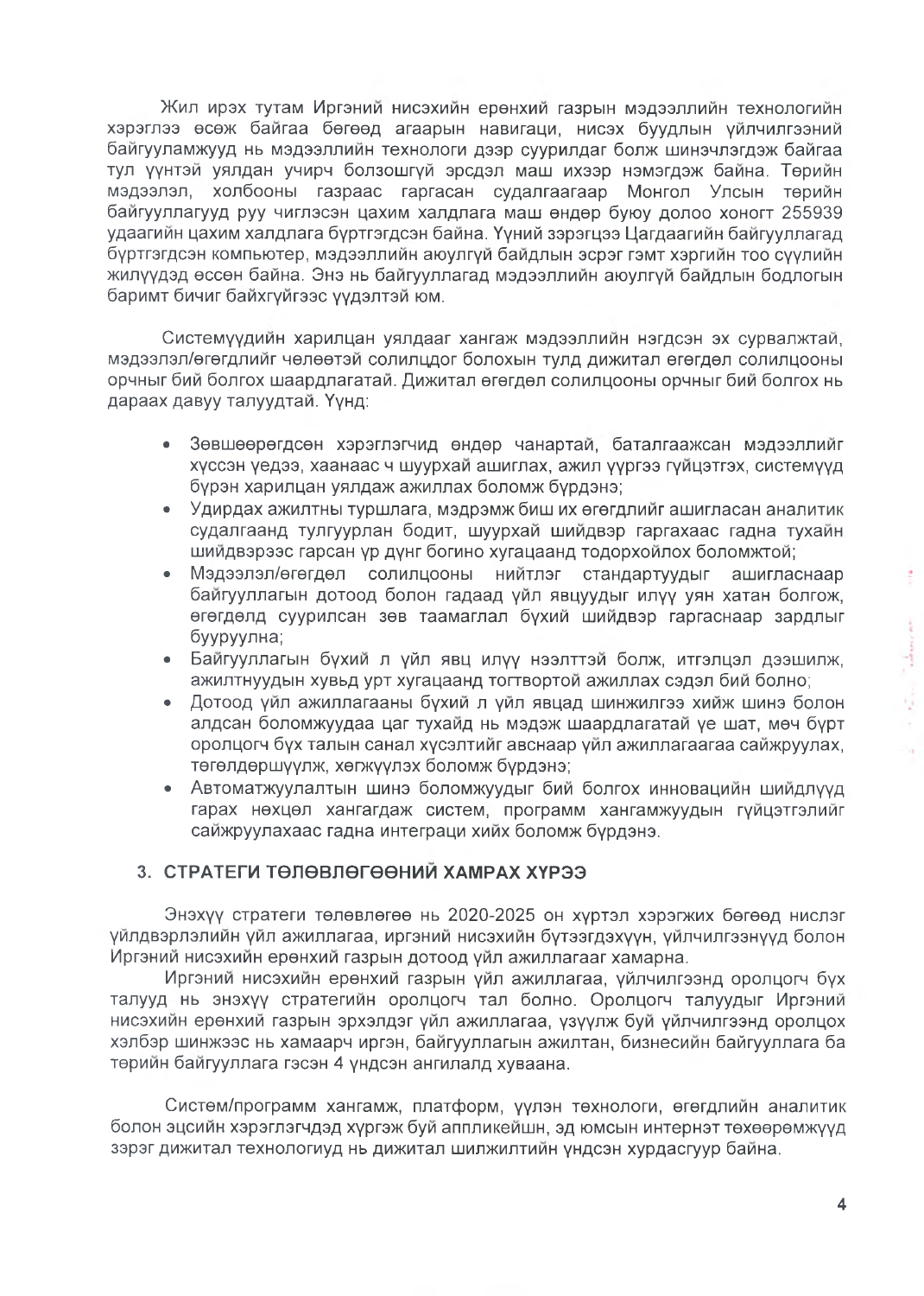|                                                            | Interface-ууд<br>Мобайл, desktop, эд юмсын интернэт, Апп                                                                                |                                                                  |
|------------------------------------------------------------|-----------------------------------------------------------------------------------------------------------------------------------------|------------------------------------------------------------------|
| <b>Өнөөгийн</b><br>систем<br>вппликэйшн<br>үүлэн үйлчилгээ | Оролцогч талууд<br>Бусад төрийн байгууллагууд<br>ДетаМ<br><b>Ажилтнууд</b><br>Гадаад дотоодын бизнесийн байгууллагууд (авиакомпани г.м) |                                                                  |
|                                                            | Мэдээллийн менежмент<br>Өгөгдөл<br>Мэдлэг<br>Контент                                                                                    | <b>Аналитик</b><br>Оптимизаци<br>Персонализаци<br>Автоматжуулалт |
|                                                            | Программ хангамжийн платформ<br>Платформ<br><b>IT дэд бүтэц</b><br>Программ хангамж                                                     |                                                                  |

Зураг 1. Дижитал шилжилтийн хамрах хүрээ

# 4. ЭРХЭМ ЗОРИЛГО, СТРАТЕГИЙН ЗОРИЛТ

## Эрхэм зорилго

"Иргэний нисэхийн салбарт дижитал шилжилтийг хэрэгжүүлэх замаар бүтээмж, үр ашгийг нэмэгдүүлж, аюулгүй ажиллагаа, өрсөлдөх чадвар, үйлчилгээний чанар, хүртээмжийг сайжруулах" зорилгыг хангахын тулд дараах 4 стратегийн зорилтыг дэвшүүлж байна. Үүнд:

## СТРАТЕГИЙН ЗОРИЛТ 1:

Дижитал стратеги телевлелтийг боловсронгуй болгох (2020-2021 он);

## СТРАТЕГИЙН ЗОРИЛТ 2:

Мэдээллийн аюулгүй байдлын чадавхийг бэхжүүлэх (2020-2022 он);

#### СТРАТЕГИЙН ЗОРИЛТ 3:

Дижитал дэд бүтэц, нөөц, чадамжийг хөгжүүлэх (2020-2023 он);

#### СТРАТЕГИЙН ЗОРИЛТ 4:

Өгөгдөл солилцоонд тулгуурласан дижитал платформыг бий болгох (2023-2025 он);

## 5. СТРАТЕГИЙН ЗОРИЛТЫГ ХЭРЭГЖҮҮЛЭХ ЗОРИЛТУУД

### СТРАТЕГИЙН ЗОРИЛТ 1: Дижитал стратеги төлөвлөлтийг боловсронгуй болгох

Нисэхийн салбарт урт хугацаанд амжилттай үйл ажиллагаа явуулахад дижитал технологийг ашиглан байгууллагын шинэчлэлийг хэрэгжүүлэх үйл явцуудыг тодорхойлсон дижитал шилжилтийн стратеги төлөвлөлт чухал үүрэгтэй.

ł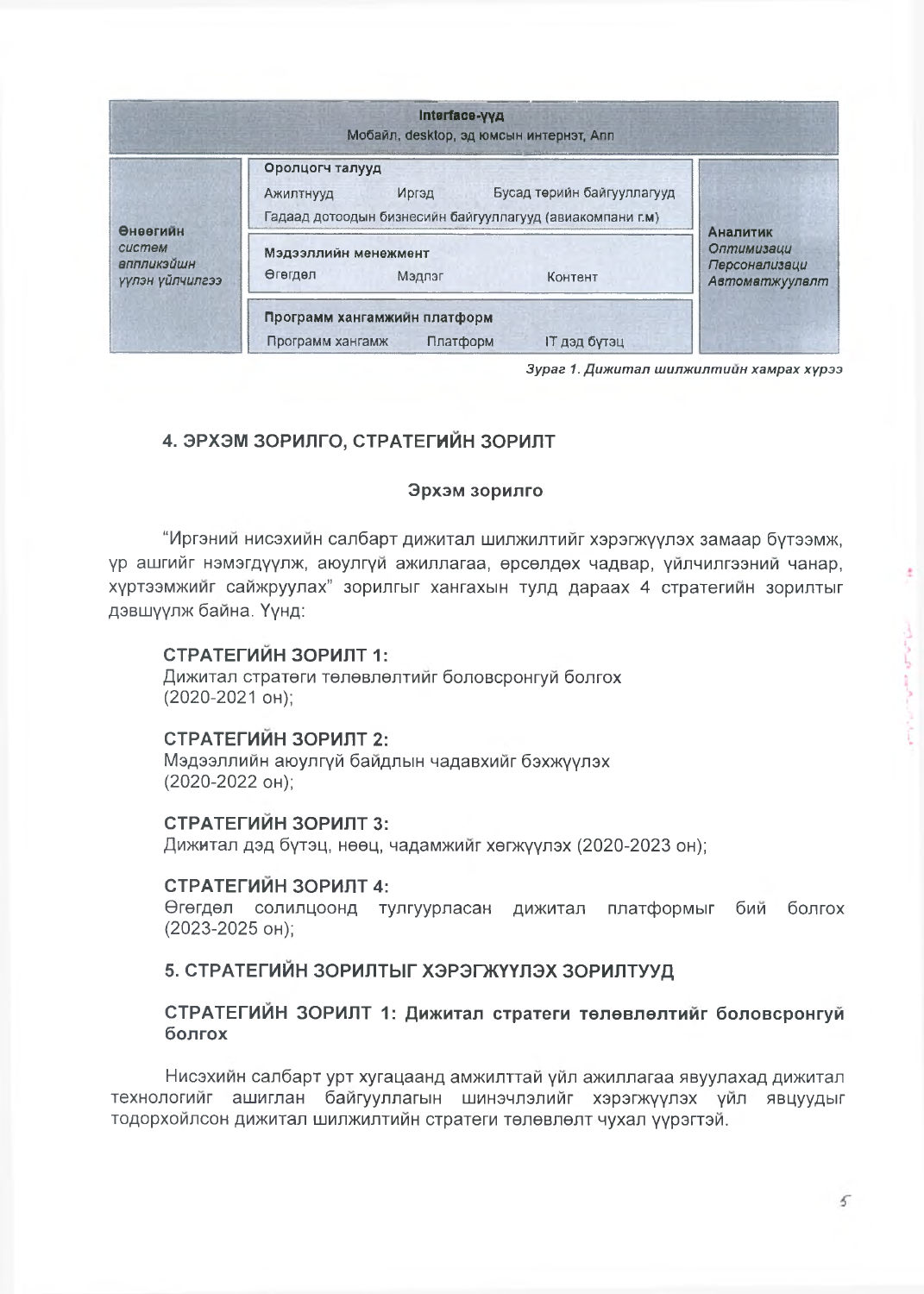Зорилт 1.1: Мэдээллийн үндсэн домайнуудын дагуу иргэний нисэхийн өгөгдлийн стандартыг батлуулах Хэрэгжүүлэх үйл ажиллагаа:

Өгөгдлийн засаглалын бодлого, өгөгдлийн багц, мэдээллийн домайнууд, өгөгдөл солилцооны загварууд, мета өгөгдөл ба өгөгдлийн сангийн шаардлагуудыг тодорхойлсон иргэний нисэхийн өгөгдлийн стандартыг боловсруулж Иргэний нисэхийн ерөнхий газрын даргаар батлуулна.

Хүрэх үр дүн:

Өгөгдлийн нэгдсэн стандарттай болсноор өгөгдлийг цуглуулах, хадгалах, боловсруулах, тараах, солилцох үйл явцуудыг нэгдсэн хэлбэрээр хэрэгжүүлж оролцогч талуудын хамтын ажиллагааг хангах, эцсийн хэрэглэгчийн систөм, программ хангамж, аналитик программуудад хүссэн бүтцээр шаардлагатай өгөгдлийг дамжуулах, системүүдийн харилцан уялдааг хангах боломж бүрдсэн байна.

Хэрэгжүүлэх хүгацаа: 2020-2021 Хариуцах нэгж: Мэдээллийн технологи, инноваци, судалгаа хөгжлийн алба, Нисэхийн мэдээллийн үйлчилгээний алба Санхүүжилт: Улсын төсвийн хөрөнгө оруулалтаар санхүүжигдэнэ.

Зорилт 1.2: Иргэний нисэхийн ерөнхий газрын Энтерпрайз архитектур модель болон энтөрпрайз платформыг хөгжүүлнэ

Хэрэгжүүлэх үйл ажиллагаа:

- Мэдээлэл/өгөгдөл цуглуулах, боловсруулах ба тараах үйл явцад гарч бүй давхардлыг арилгах, дотоод үйл явцыг сайжруулах, стратеги төлөвлөлт, үйл ажиллагааны харилцан уялдааг сайжруулах, систем, программ хангамж ба тоног төхөөрөмжүүдийн нэгдмэл, харилцан уялдаатай ажиллагааг хангах зорилгоор байгууллагын энтерпрайз архитектурын моделийг боловсруулна.
- Байгууллагын энтерпрайз архитектурын моделийг динамик, дижитал платформ хэлбэрээр хөгжүүлнэ.

## Хүрэх үр дүн:

Энтерпрайз архитөктүр модель болон энтөрпрайз платформыг стратеги төлөвлөлт болон үйл ажиллагаанд ашигласнаар байгууллагын үйл явцуудын харилцан уялдаа сайжирч аналитик түвшинд шийдвэр гаргалтыг дэмжих нөхцөл хангагдана.

#### Хэрэгжүүлэх хугацаа: 2020-2021

Хариуцах нэгж: Мэдээллийн төхнологи, инноваци, судалгаа хөгжлийн алба Санхүүжилт: Улсын төсвийн хөрөнгө оруулалтаар санхүүжигдэнэ.

Зорилт 1.3: Иргэний нисэхийн ерөнхий газрын үндсэн үйлчилгээнүүдэд дижитал шилжилтийг хэрэгжүүлэх төлөвлөгөөг тус тусын газар, хэлтэстэй хамтран боловсруулна

 $\mathcal{A}$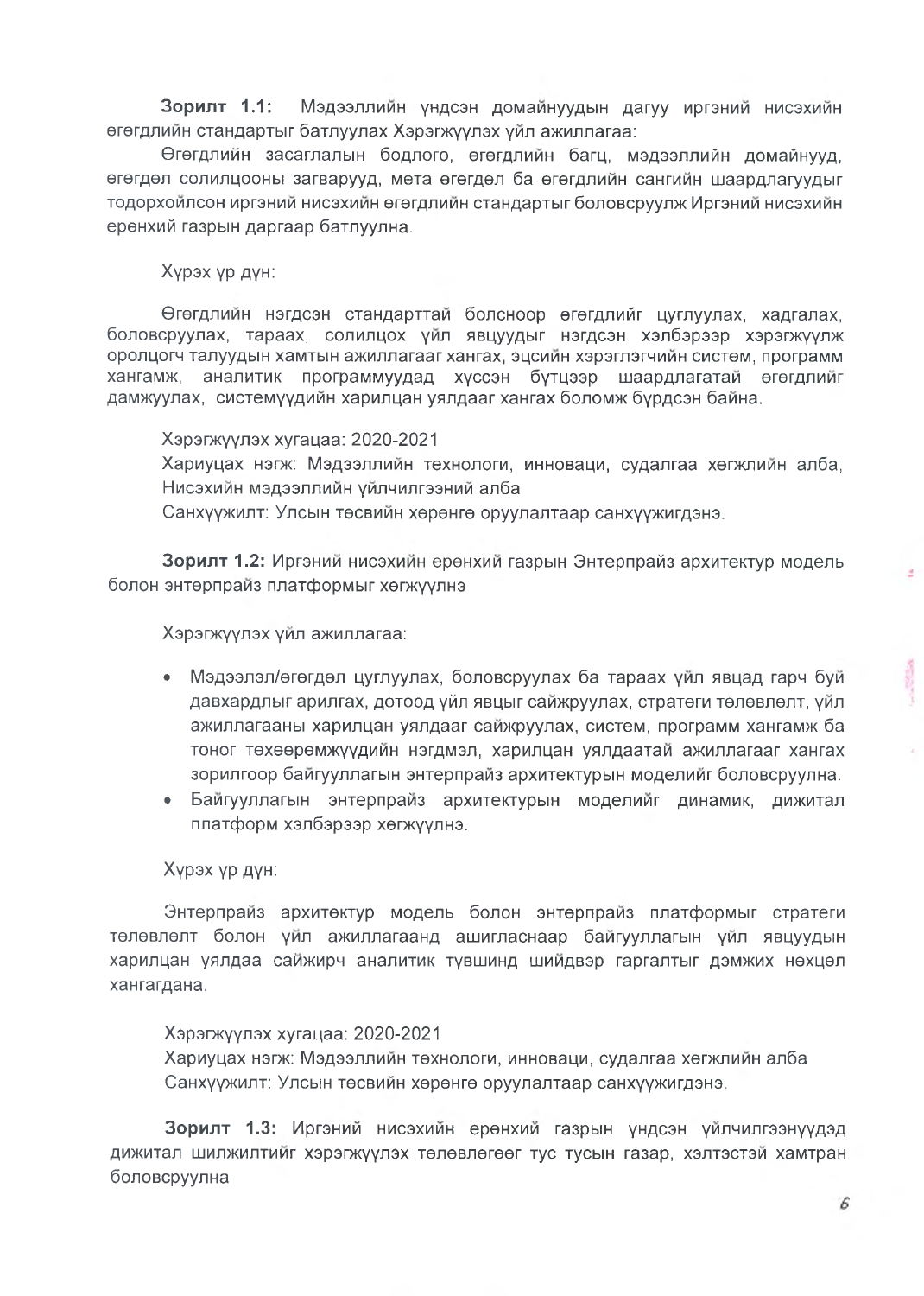Хэрэгжүүлэх үйл ажиллагаа:

- Иргэний нисэхийн ерөнхий газрын нисэхийн аюулгуй ажиллагааны хяналт. зохицуулалт, нисэх буудлын үйлчилгээ мөн байгууллагын дотоод үйл явцад дижитал шилжилтийг хэрэгжүүлэх төлөвлөгөөг тухайн хариуцсан газар, хэлтсүүдтэй хамтран боловсруулна;
- Оролцогч талуудын хооронд санал солилцох, хүрсэн түвшин болон дараагийн шатны үйл ажиллагаануудыг нарийвчлан тодорхойлох зорилгоор Aviation Xchange хурлыг жил бүр тогтмол хийнэ;
- Нийт ажилтнуудад дижитал шилжилтийн ач холбогдлыг сурталчлан таниулах зорилгоор уулзалт, сургалт, танилцуулгууд зохион байгуулна.

#### Хүрэх үр дүн:

Үндсэн үйлчилгээнүүдийн дижитал шилжилтийн үйл ажиллагаануудыг нэгдсэн хэлбэрээр зохион байгуулж салбарын хэмжээнд сурталчлан хэрэгжүүлсэнээр оролцогч талуудын шилжилтийн үйл явц, мэдээллийн систем, программ хангамж нь харилцан уялдаж ажиллах, өгөгдлийн нэгдсэн стандартыг хэрэгжүүлэх нөхцөл бүрдэнэ. Өгөгдлийн шаардлага, төлөвлөлт нь олон улс, бүс нүтгийн хэмжээний стандарт шаардлагуудад нийцсэн байна.

Хэрэгжүүлэх хугацаа: 2020-2021

Хариуцах нэгж: Нисэхийн аюулгүй ажиллагааны хяналт зохицуулалтын алба, Дотоод аудитын алба, Агаарын навигацийн бодлого зохицуулалтын газар, Мэдээллийн технологи, инноваци, судалгаа хөгжлийн алба Нисэх буудлуудын удирдах газар, "Чингис хаан" Олон улсын нисэх буудал.

Санхүүжилт: Улсын төсвийн хөрөнгө оруулалтаар санхүүжигдэнэ.

## СТРАТЕГИЙН ЗОРИЛТ 2: Мэдээллийн аюулгүй байдлын чадавхийг бэхжүүлэх

Дижитал шилжилтийг хэрэгжүүлж өгөгдөл солилцоо, системийн интеграци болон дижитал платформыг хөгжүүлсэнээр мэдээллийн аюулгүй байдлын эрсдэл, аюул нэмэгдэх учраас мэдээллийн нууцлал, бүрэн бүтэн, хүртээмжтэй байдлыг хангах, мэдээллийн системүүдэд учирч болох аюул заналаас урьдчилан сэргийлэх чадавхийг бэхжүүлэх шаардлага тулгарна.

Зорилт 2.1: Мэдээллийн аюулгүй байдлын эрх зүйн зохицуулалтыг боловсронгуй болгох

Хэрэгжүүлэх үйл ажиллагаа:

- Иргэний нисэхийн ерөнхий газрын Мэдээллийн аюулгүй байдлын бодлогыг олон улсын болон Монгол Улсын стандартад нийцсэн байдлаар шинэчлэн батлуулна.
- Мэдээллийн аюулгүй байдлын ISO 27000 серийн стандартыг хэрэгжүүлнэ.

 $\overline{\mathcal{L}}$ 

ś

 $\label{eq:4.1} \epsilon_{1} = \ell_{1} \cup \epsilon_{1} \in \mathbb{R} \oplus \mathbb{Z}^{\ast}.$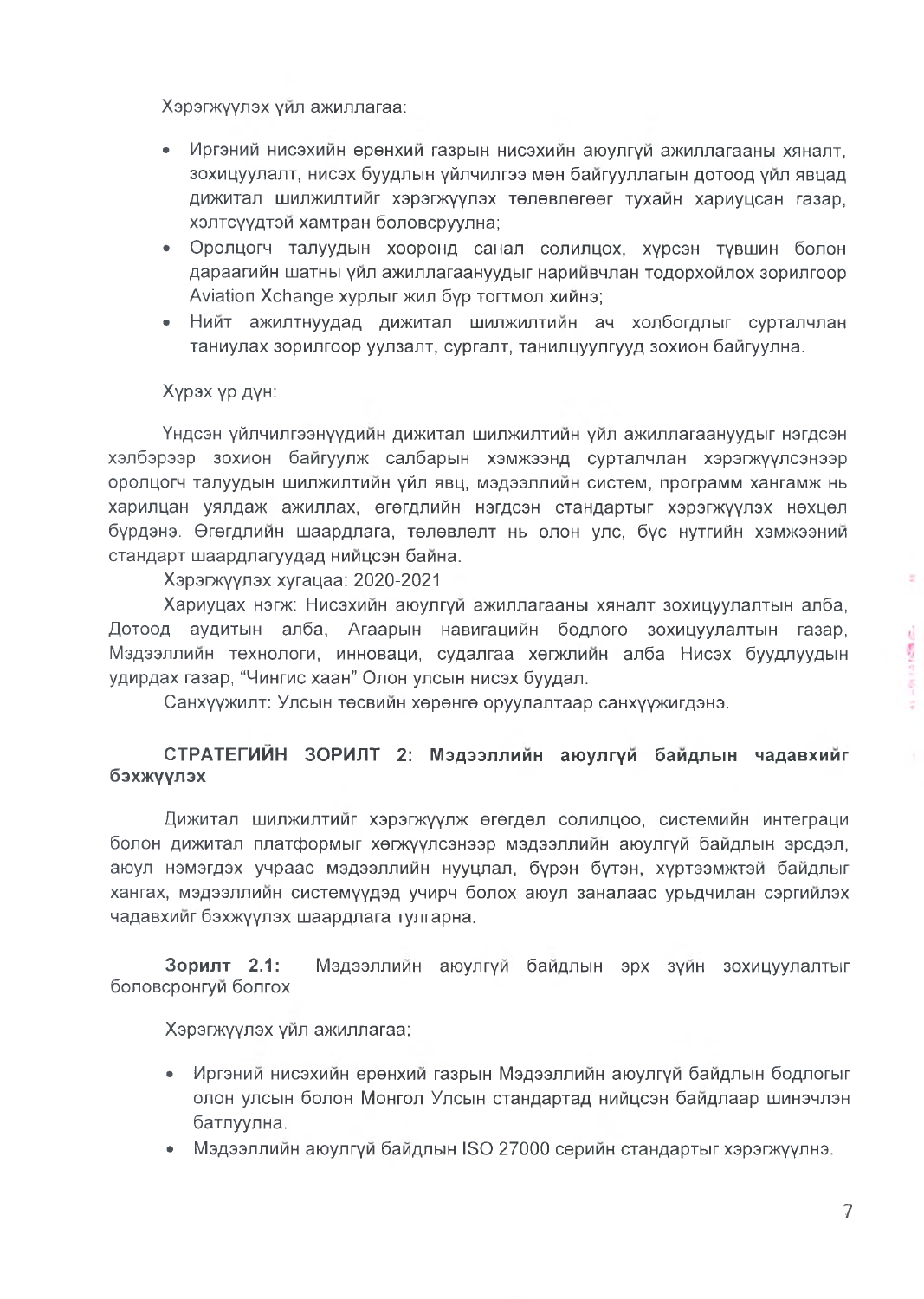- Мэдээллийн аюулгүй байдлын бодлоготой уялдуулан дагалдах журмуудыг боловсруулна.
- Мэдээллийн аюулгүй байдлын зевлөлийг байгуулна.
- Иргэний нисэхийн ерөнхий газрын үйл ажиллагаанд бүрэн хэмжээний мэдээллийн аюулгүй байдлын эрсдэлийн үнэлгээ хийлгэнэ. Хурэх ур дун:

Эрх зүйн орчин бүрдэж бодлого, зохицуулалт тодорхой болсоноор алба салбаруудын мэдээллийн аюулгүй байдлын үйл ажиллагааг уялдуулан зохицуулж, зохион байгуулах нөхцөл бүрдэнэ.

Хэрэгжүүлэх хүгацаа: 2020-2021

Хариуцах нэгж: Мэдээллийн технологи, инноваци судалгаа хөгжлийн алба, Холбоо, навигаци, ажиглалтын алба

Санхүүжилт: Улсын төсвийн хөрөнгө оруулалтаар санхүүжигдэнэ.

Зорилт 2.2: Дижитал шилжилтийн хүрээнд мэдээллийн аюулгуй байдлын нөөцийг бэхжүүлэх

Хэрэгжүүлэх үйл ажиллагаа:

- Мэдээллийн аюулгүй байдлын аналист, системийн администратор болон программистын орон тоог нэмэх, эдгээр ажлын байруудад чадварлаг ажилтнуудыг элсүүлэх, хадгалах мөн хамгийн сүүлийн үеийн технологи эзэмшүүлэх сургалтуудад хамруулах.
- Мэдээллийн нууцлал, бүрэн бүтэн байдлыг хамгаалах, компьютер, тоног төхөөрөмжүүдэд оруулах хөрөнгө оруулалтын үр ашгийг нэмэгдүүлэх, байгууллагын үйл ажиллагааны уялдааг сайжруулах зорилгоор байгууллагын нэгдсэн сервер бүхий шийдэл (cloud/hybrid/бурэн бие даасан гэх мэт) / домайн контроллерыг нэвтрүүлнэ.
- Иргэний нисэхийн ерөнхий газрын хэмжээнд ашиглагдаж буй компьютерийн үйлдлийн системүүд, Microsoft Office хэрэглээний программүүдыг албан есны лицензтэй болгоно.
- Иргэний нисэхийн ерөнхий газрын хэмжээнд ашиглагдаж бүй серверүүдийг албан ёсны лиценз болон firewall хамгаалах төхөөрөмжтэй болгоно.
- Баримт бичгийн менежмент, мэдээлэл/егөгдлийн нууцлал, бүрэн бүтэн байдлыг сайжруулах зорилгоор Microsoft 365, System Center төрлийн шийдлүүдийг хэрэгжүүлнэ.

Хүрэх үр дүн:

Энэхүү стратегийн хүрээнд мэдээллийн аюулгүй байдлын чадавхийг бэхжүүлсэнээр, программ хангамж ба орчны кибер аюулгүй байдал, тасралтгүй ажиллагаа өнеөгийн түвшинд хангагдсан байна. Цаашид их өгөгдөл, аналитик, хиймэл оюун ухаан, машин сургалтын хүрээнд энэхүү бодлогыг шинээр тодорхойлох шаардлага тулгарна.

Хэрэгжүүлэх хугацаа: 2020-2022

Хариуцах нэгж: Мэдээллийн технологи, инноваци судалгаа хөгжлийн алба, Холбоо навигаци ажиглалтын алба

Санхүүжилт: Улсын төсвийн хөрөнгө оруулалтаар санхүүжигдэнэ.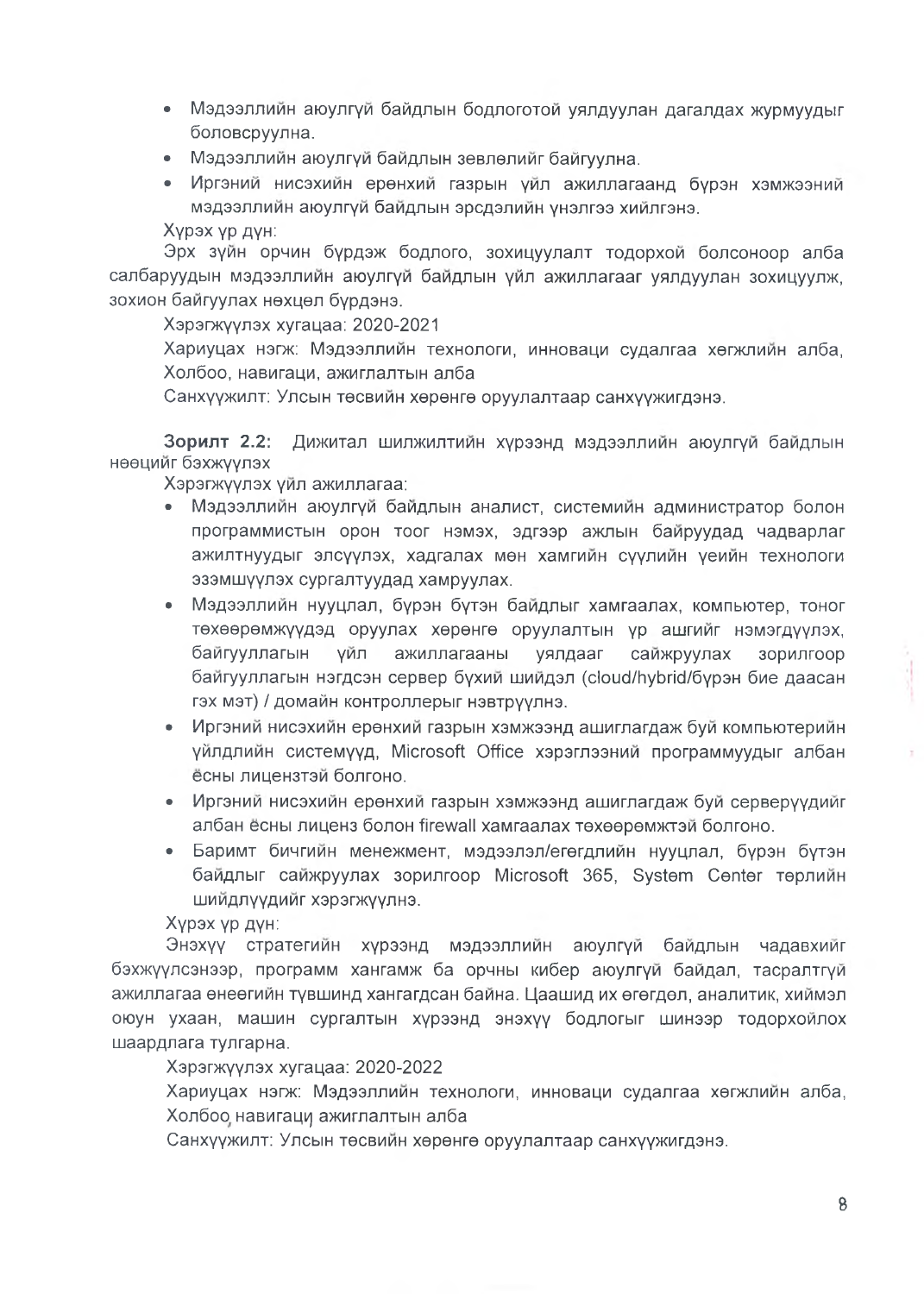# СТРАТЕГИЙН ЗОРИЛТ 3: Дижитал дэд бүтэц, нөөц, чадамжийг хөгжүүлэх

Дижитал технологиор дамжуулан байгууллагын шинэчлэлийг хэрэгжүүлэхэд байгууллагын өөрийн дижитал дэд бүтэц, чадамж, хүний болон хатуу, зөөлөн программ хангамжийн нөөц чухал ач холбогдолтой.

Зорилт 3.1: Иргэний нисэхийн ерөнхий газрын өгөгдлийн дэд бүтцийг ХӨГЖҮҮЛЭХ

Хэрэгжүүлэх үйл ажиллагаа:

- Иргэний нисэхийн ерөнхий газрын хэмжээнд сөрвөр менежментийг сайжруулах, нэгдсэн зохион байгуулалтанд оруулах зорилгоор Өгөгдлийн нэгдсэн төв / Data Center-ийг байгуулна.
- Хуримтлуулсан мэдээлэл, өгөгдлүүдийн уурхай, өгөгдлийн сан буюу өгөгдлийн вэйрхауз (data warehouse)-ийг бий болгож өгөгдлийн сан, өгөгдлийн загварчлал ба интеграци, аппликэйшн процесс, анализ загварчлал зэрэг үйлчилгээнүүдийг агуулсан холбогдсон үүл (connected cloud) үйлчилгээг нэвтрүүлнэ.
- Өгөгдлийг цуглуулах, боловсруулах болон нийлүүлэх үйл явцуудыг шалгах, баталгаажуулах, хянах, засах Өгөгдлийн чанарын удирдлагын тогтолцоог хэрэгжүүлнэ.

Хурэх ур дун:

Өгөгдлийн дэд бүтцийг бий болгож хөгжүүлснээр мэдээллийн нэгдсэн эх сурвалжтай болж, дижитал өгөгдлийг чөлөөтэй солилцох орчин бүрдэнэ. Өгөгдөл солилцооны орчин бүрдсэнээр зөвшөөрөгдсөн хэрэглэгчид баталгаажсан мэдээллийг хүссэн үедээ, хаанаас ч шуурхай ашиглах, ажил үүргээ гүйцэтгэх, системүүд бүрэн харилцан уялдаж ажиллах боломж бий болсон байна. Цаашид энэхүү дэд бүтэц дээр тулгуурлан их өгөгдлийн аналитик, хиймэл оюун ухаан, автоматжуулалт ба машин сургалтын шинэ боломжуудыг нэвтруулэх нөхцөл бурдэнэ.

Хэрэгжүүлэх хугацаа: 2020-2023

Хариуцах нэгж: Мэдээллийн төхнологи, инноваци судалгаа хөгжлийн алба Санхүүжилт: Улсын төсвийн хөрөнгө оруулалтаар санхүүжигдэнэ.

Зорилт 3.2: Дижитал үйлчилгээний чанар, хүртээмжийг сайжруулах зорилгоор систем, программ хангамжуудыг худалдан авах / хөгжүүлэх

Хэрэгжүүлэх үйл ажиллагаа:

- Нисэхийн аюулгүй ажиллагаа, агаарын навигаци, агаарын тээвэр ба нисэх буудлын үйлчилгээ, захиргаа, санхүү, төсөл хөтөлбөр гэсэн үндсэн үйлчилгээнүүдийн чиглэлээр шаардлагатай систем, программ хангамжүүдыг хөгжүүлэх болон худалдан авах.
- Иргэний нисэхийн ерөнхий газрын дотоод үйл ажиллагааны iMCAA систем, нисэхийн аюулгүй ажиллагааны хяналтын ASOS цогц систем, нисэх буудлын үйлчилгээний Airports Mongolia апликөйшнийг бүрэн хөгжүүлж дуусгана.
- Нислэгийн урсгал төлөвлөлт, нислэгийн удирдагчийн ажлын ачааллыг  $\bullet$ бууруулж Нислэгийн хөдөлгөөний үйлчилгээний үр ашгийг нэмэгдүүлэх зорилгоор 4D trajectory шийдвэр гаргалтыг дэмжсэн аналитикийн программыг нэвтрүүлнэ.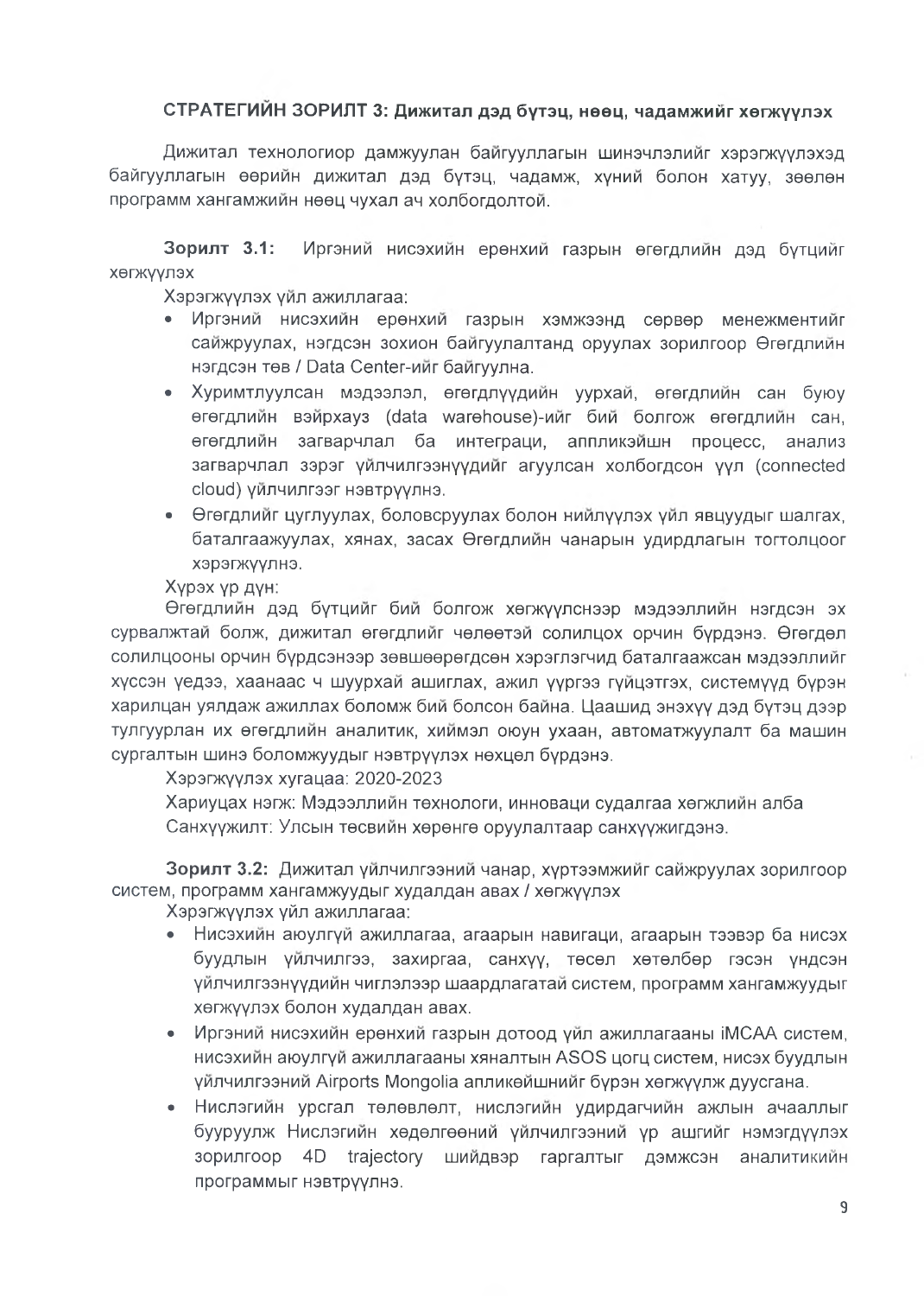- Иргэний нисэхийн ерөнхий газрын үйл ажиллагаа, үйлчилгээний хүртээмж, үр ашиг ба бүтээмжийг нэмэгдүүлэх зорилгоор их өгөгдлийн аналитикийн программуудыг нэвтруулнэ.
- Иргэний нисэхийн сургалтын үйл ажиллагаа, сургалтын төлөвлөгөө, буртгэл, тайлан, статистик болон онлайн сургалт ба шалгалтын цогц системийг нэвтруулнэ.

## Хурэх ур дун:

Шаардлагатай систем, программ хангамжуудыг дотоод нөөц бололцоогоор хөгжүүлж, гадаад болон дотоодод үйл ажиллагаанд нэвтэрч туршигдсан программ хангамжуудыг нэвтрүүлсэнээр Иргэний нисэхийн ерөнхий газрын үйлчилгээнүүдийг цахим хэлбэрт шилжүүлэх үйл явцыг эрчимтэй хэрэгжүүлэх боломжтой.

## Хэрэгжүүлэх хугацаа: 2020-2023

Хариуцах нэгж: Нисэхийн аюулгүй ажиллагааны хяналт зохицуулалтын алба. Агаарын навигацийн бодлого, зохицуулалтын газар, Нисэх буудлуудын удирдах газар, Захиргаа, удирдлагын газар, Санхүү хөрөнгө оруулалтын газар, "Чингис хаан" Олон улсын нисэх буудал, Нисэхийн сургалтын төв, Мэдээллийн технологи, инноваци судалгаа хөгжлийн алба

Санхүүжилт: Улсын төсвийн хөрөнгө оруулалтаар санхүүжигдэнэ.

Зорилт 3.3: Иргэний нисэхийн ерөнхий газрын дижитал нөөц, чадамжийг бэхжүүлэх

Хэрэгжүүлэх үйл ажиллагаа:

- Дижитал технологийг байгууллагын үйл ажиллагааны онцлогт тохируулан үр ашигтайгаар ашиглаж оновчтой шийдвэр гаргах чадвартай ажилтнуудыг их өгөгдлийн аналист, бизнес аналист, өгөгдлийн архитектор гэх мэт орон тоонуудад элсүүлэх, хадгалах мөн хамгийн сүүлийн үеийн төхнологи эзэмшүүлэх сургалтуудад хамруулах.
- Ажилтнууд системүүдэд шаардлагатай цаг үед хаанаас ч хамаагүй холбогдон өгөгдөл оруулах, харах, засах үйлдлүүд хийж, онлайнаар идэвхтэй харилцаа үүсгэж, цаг алдалгүй ажлаа гүйцэтгэх, шийдвэр гаргах нехцелийг бүрдүүлсэн eOffice программ хангамжуудыг нэвтрүүлнэ.
- $\bullet$ Иргэний нисэхийн ерөнхий газрын дижитал чадамжийг бэхжүүлэхтэй холбоотой заалтуудыг байгууллагын стратеги, бодлогын түвшинд оруулна.
- Enterprise Resource Planning (ERP)-ийн төрлийн системүүдийг байгууллагын дотоод үйл ажиллагаанд өндөр түвшинд нэвтрүүлэх ажлыг үе шаттай хийнэ.
- Тоон гарын үсгийг байгууллагын хэмжээнд нэвтрүүлнэ.

## Хурэх ур дун:

Дижитал чадвар, дижитал чадамжийг хөгжүүлэх бодлогыг салбарын хөгжлийн ирээдүйн чиг хандлага болон дижитал технологийн дэвшилтэй уялдуулан байгууллагын стратегийн хэмжээнд тодорхойлсноор "Industry 4.0", хиймэл оюун ухаан, дата шинжлэх ухаан зэрэг шинэ технологиудыг нэвтрүүлж дижитал шилжилтийг амжилттай хэрэгжүүлэх матөриаллаг бааз бүрдсэн байна.

 $\frac{1}{3}$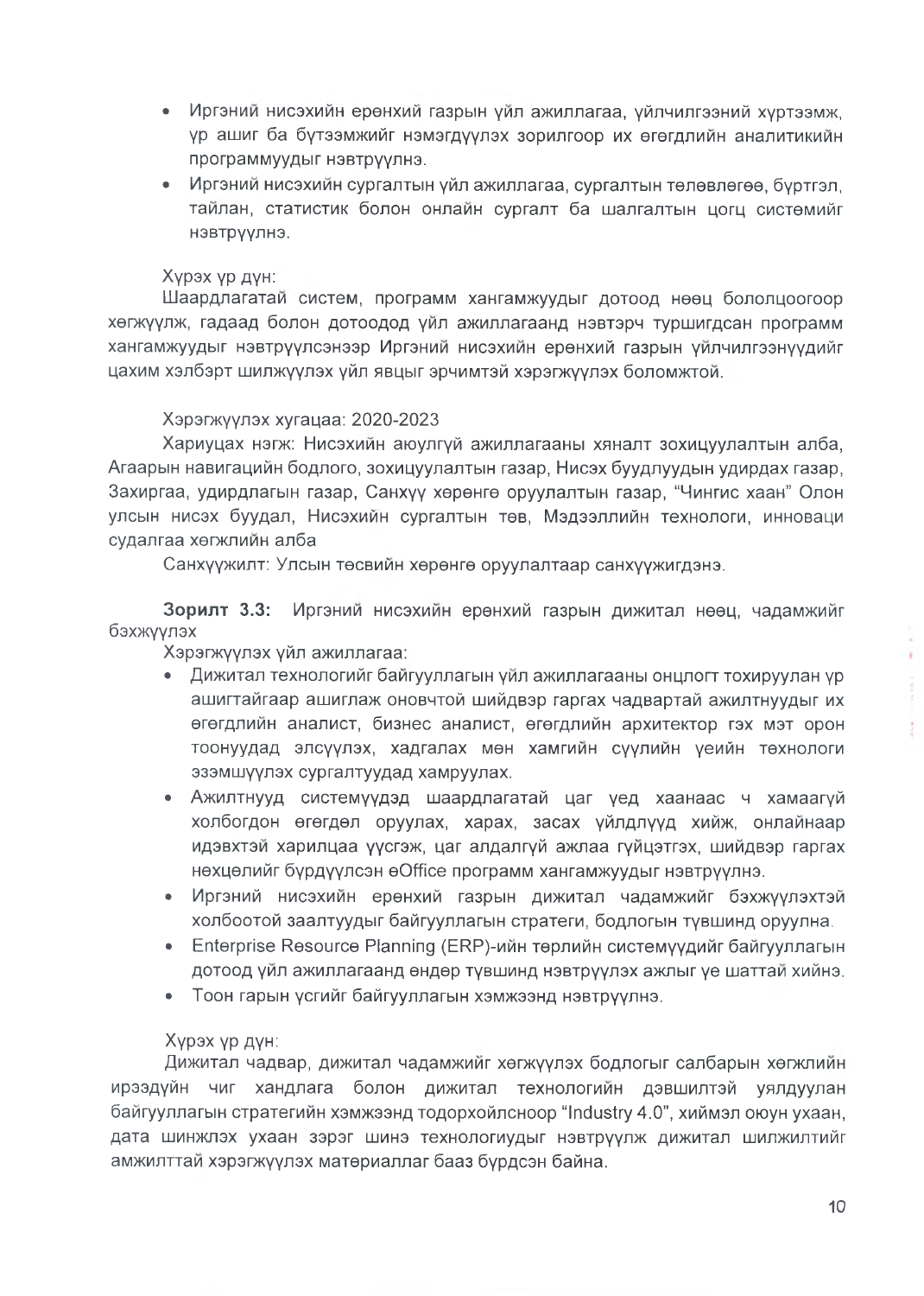### Хэрэгжүүлэх хүгацаа: 2020-2023

Хариуцах нэгж: Захиргаа, удирдлагын газар, Санхүү хөрөнгө оруулалтын газар, Нисэхийн сургалтын төв. Мэдээллийн технологи, инноваци судалгаа хөгжлийн алба Санхүүжилт: Улсын төсвийн хөрөнгө оруулалтаар санхүүжигдэнэ.

## СТРАТЕГИЙН ЗОРИЛТ 4: Өгөгдөл солилцоонд тулгуурласан дижитал платформыг бий болгох

Харилцан өгөгдөл солилцдоггүй, биө даасан хуучин системүүдийг оролцогч талуудын хамтын ажиллагааг шуурхай, аюулгуй хэлбэрээр дэмжсэн, нэгдсэн стандарт, архитектурын дагуу цуглуулж, хадгалж, боловсруулж мөн тараадаг дижитал өгөгдлийн нэгдсэн урсгал бүхий харилцан уялдаатай дижитал платформ болгож шинэчлэнэ.

Зорилт 4.1: Иргэний нисэхийн ерөнхий газрын хэмжээнд ашиглагдаж бүй систем, программ хангамжуудын интеграцийг хэрэгжүүлэх

Хэрэгжүүлэх үйл ажиллагаа:

Иргэний нисэхийн өрөнхий газрын хэмжээнд ашиглагдаж бүй системүүдийг дижитал өгөгдөл солилцоогоор дамжуулан мэдээллийн нэгдсэн эх сурвалжтай, мэдээлэл/өгөгдлийг чөлөөтэй солилцдог, зөвшөөрөгдсөн хэрэглэгчид баталгаажсан мэдээллийг хүссэн үедээ, хаанаас ч шуурхай ашиглах, ажил үүргээ гүйцэтгэх боломжтой болгох системүүдийн интеграцийг хэрэгжүүлнэ.

## Хүрэх үр дүн:

Одоогийн системүүдэд интеграцийг хэрэгжүүлж, цаашид дотоод нөөц бололцоогоор хөгжүүлэх болон гаднаас худалдан авах аливаа систем, программ хангамжуудад өгөгдөл солилцооны нэгдсэн стандартыг хангаж бусад системүүдтэй харилцан уялдаж ажилладаг байх шаардлагыг тавьсанаар систем, программ хангамжуудын гүйцэтгэлийг сайжруулахаас гадна байгууллагын дотоод болон гадаад үйл явцуудыг илүү уян хатан болгож хөрөнгө оруулалтын үр ашгийг нэмэгдүүлнэ.

## Хэрэгжүүлэх хугацаа: 2023-2025

Хариуцах нэгж: Нисэхийн аюулгүй ажиллагааны хяналт зохицуулалтын алба, Агаарын навигацийн бодлого, зохицуулалтын газар, Нисэх буудлуудын удирдах газар, Захиргаа, удирдлагын газар, Санхүү хөрөнгө оруулалтын газар, "Чингис хаан" Олон улсын нисэх буудал, Мэдээллийн технологи, инноваци судалгаа хөгжлийн алба, Холбоо, навигаци ажиглалтын алба

Санхүүжилт: Улсын төсвийн хөрөнгө оруулалтаар санхүүжигдэнэ.

Зорилт 4.2: Нэгдсэн өгөгдөл солилцоог бий болгох Хэрэгжүүлэх үйл ажиллагаа: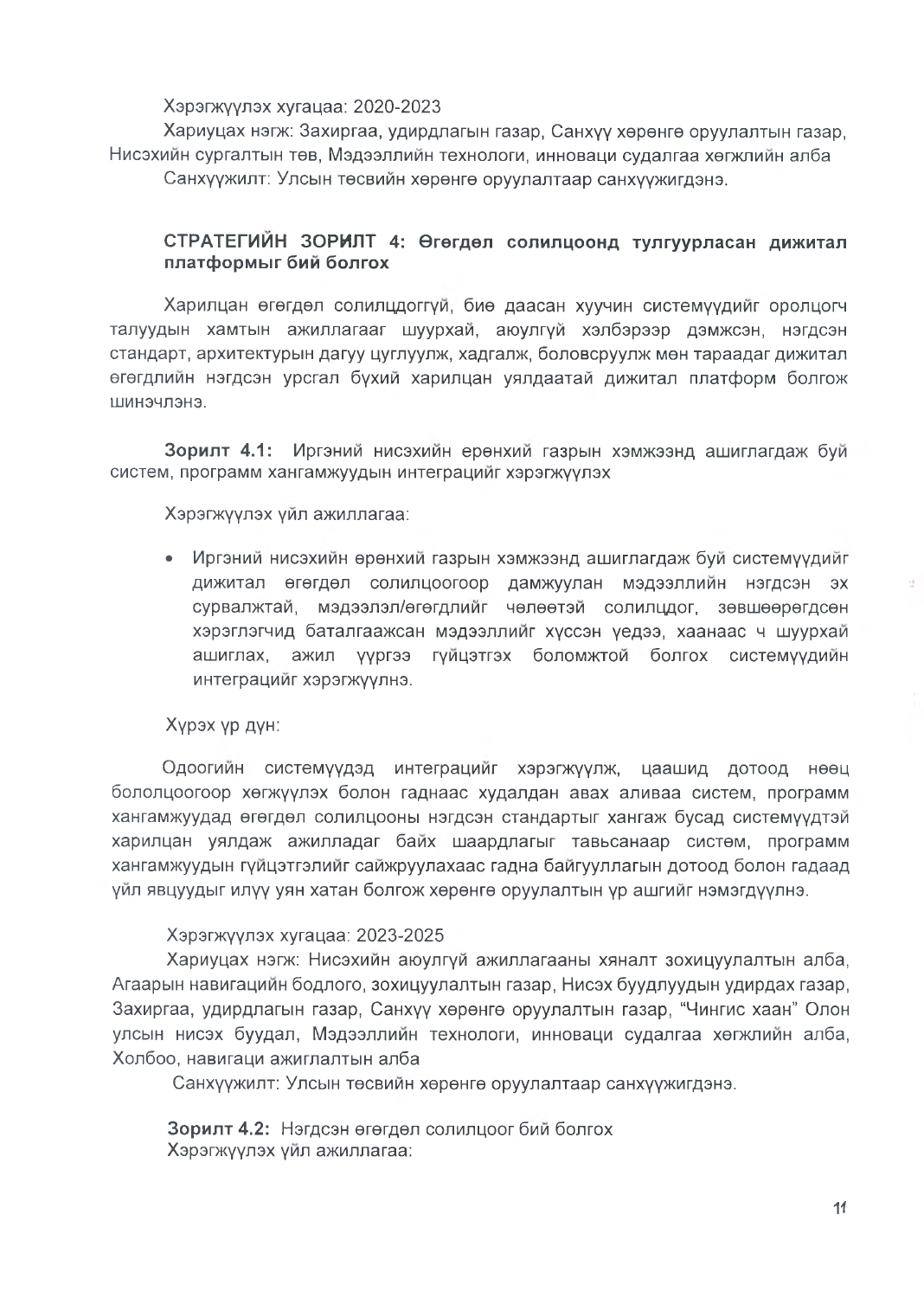• Иргэний нисэхийн ерөнхий газрын дотоод үйл ажиллагаа болон нислэгийн үйл ажиллагаанд оролцогч талууд мэдээллийн нэгдсэн эх сурвалж ашиглан хамтарсан шийдвэр гаргах нөхцлийг бүрдүүлсэн дижитал өгөгдөл солилцооны нэгдсэн орчныг бий болгоно. Нислэгийн аюулгуй ажиллагаа, аюулгүй байдал болон нислэг үйлдвэрлэлийн өгөгдлийн шаардлагыг олон улс, бус нутаг болон үндэсний дүрэм, журмуудын хүрээнд тусад нь тодорхойлно.

#### Уурэх ур дун:

Дижитал өгөгдөл солилцооны нэгдсэн орчныг бий болгосноор байгууллагын үйл ажиллагааны харилцан уялдаа сайжирч, автоматжуулалтын шинэ боломжуудыг нэвтрүүлэхээс гадна нислэгийн төлөвлөлтийг богино хугацаанд, хамтран, үян хатан хийх, Монгол Улс, бус нутаг болон Олон улсын хэмжээнд өгөгдөл солилцох, бусад улс, бус нутгийн системуудтэй харилцан уялдаатай ажиллах боломж бурдэнэ.

### Хэрэгжүүлэх хүгацаа: 2023-2025

Хариуцах нэгж: Нисэхийн аюулгүй ажиллагааны хяналт, зохицуулалтын алба, Агаарын навигацийн бодлого, зохицуулалтын газар, Нисэх буудлуудын удирдах газар, Захиргаа, удирдлагын газар, Санхүү хөрөнгө оруулалтын газар, "Чингис хаан" Олон улсын нисэх бүүдал, Мэдээллийн технологи, инноваци судалгаа хөгжлийн алба, Холбоо, навигаци ажиглалтын алба, Нисэхийн мэдээллийн үйлчилгээний алба

Санхүүжилт: Улсын төсвийн хөрөнгө оруулалтаар санхүүжигдэнэ.

Зорилт 4.3: Иргэний нисэхийн нэгдсэн дижитал платформыг бий болгох Хэрэгжүүлэх үйл ажиллагаа:

• Дижитал өгөгдлийн нэгдсэн урсгалд суурилсан, Иргэний нисэхийн ерөнхий газрын бүх бүтээгдэхүүн/үйлчилгээ ба дотоод үйл явцын мэдээллийг зөвшөөрөгдсөн хэрэглэгчид хуссэн уөд нь өргөн сонголттойгоор хургэх, Иргэний нисэхийн өрөнхий газрын иргэн, аж ахуйн нэгж, төрийн бусад байгүүллагуудтай хамтран ажиллах үйл явцыг хялбаршуулсан нэгдсэн дижитал платформыг бий болгоно.

#### Хурэх үр дүн:

Дижитал платформ нь Иргэний нисэхийн ерөнхий газрын өгөгдөл төвтэй байгууллага болж хувьсан өөрчлөгдөх, их өгөгдөл, автоматжуулалт, эд юмсын интернэт, хиймэл оюун ухаан, бие даан хөдөлгөөн хийх чадвартай, автомат жолоодлого бүхий тээврийн хэрэгслүүд, виртүал бодит байдал зэрэг дижитал технологиудыг хөгжлийн хурдасгуур болгож ашиглах бололцоог бүрдүүлсэн байна.

Хэрэгжүүлэх хүгацаа: 2024-2025

Хариуцах нэгж: Нисэхийн аюулгүй ажиллагааны хяналт, зохицуулалтын алба, Агаарын навигацийн бодлого, зохицуулалтын газар, Нисэх буудлуудын удирдах газар, Захиргаа, удирдлагын газар, Санхүү хөрөнгө оруулалтын газар, "Чингис хаан" Олон улсын нисэх буудал, Мэдээллийн төхнологи, инноваци судалгаа хөгжлийн алба, Холбоо навигаци ажиглалтын алба, Холбоо, навигаци ажиглалтын алба, Нисэхийн мэдээллийн үйлчилгээний алба

Санхүүжилт: Улсын төсвийн хөрөнгө оруулалтаар санхүүжигдэнэ.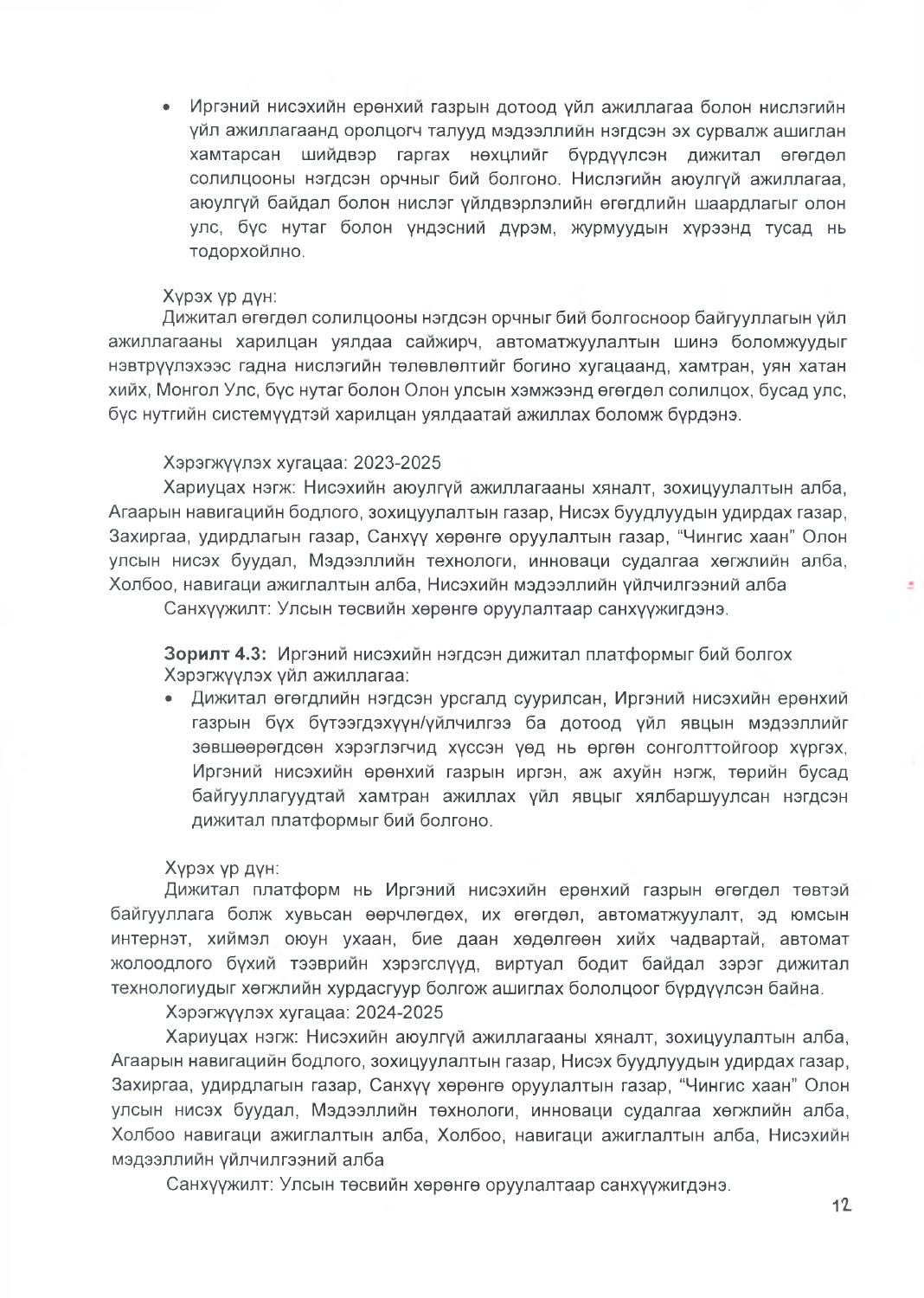## Хавсралт 1

| <b>ТИЛ АЖИЛЛАГАА</b>                                                                       | 2020 | 2021 | 2022 | 2023 | 2024 | 2025 | Алба,<br>салбар                      |  |  |  |
|--------------------------------------------------------------------------------------------|------|------|------|------|------|------|--------------------------------------|--|--|--|
| 1.1 Иргэний нисэхийн өгөгдлийн стандартыг батлуулах                                        |      |      |      |      |      |      |                                      |  |  |  |
| нисэхийн<br>Иргэний<br>өгөгдлийн<br>стандартыг<br>боловсруулж, батлуулах                   |      |      |      |      |      |      | <b>MTMCXA</b><br><b>HMYA</b>         |  |  |  |
| 1.2 Энтерпрайз архитектур модель болон энтерпрайз платформыг хөгжүүлэх                     |      |      |      |      |      |      |                                      |  |  |  |
| Байгууллагын энтерпрайз<br>архитектурын<br>моделийг<br>боловсруулах                        |      |      |      |      |      |      | <b>MTUCXA</b>                        |  |  |  |
| Энтерпрайз архитектурын<br>$\bullet$<br>платформыг<br>дижитал<br>хөгжүүлэх                 |      |      |      |      |      |      |                                      |  |  |  |
| 1.3 Үндсэн үйлчилгээнүүдийн дижитал шилжилтийн төлөвлөгөөг хийх                            |      |      |      |      |      |      | HAAX3A.<br>ДАА,                      |  |  |  |
| <b>ИНЕГ-ын</b><br>үндсэн<br>үйлчилгээнүүдийн<br><b>ШИЛЖИЛТИЙН</b><br>дижитал<br>телевлегее |      |      |      |      |      |      | АНЗБГ,<br>МТИСХА,<br>НБУГ.<br>ЧХОУНБ |  |  |  |
| Aviation Xchange хурлыг<br>$\bullet$<br>зохион байгуулах                                   |      |      |      |      |      |      | <b>MTUCXA</b>                        |  |  |  |
| Дижитал<br>ШИЛЖИЛТТЭЙ<br>холбоотой<br>уулзалт,<br>сургалт, танилцуулгууд                   |      |      |      |      |      |      | <b>MTUCXA</b>                        |  |  |  |
| 2.1 Мэдээллийн аюулгүй байдлын эрх зүйн зохицуулалтыг боловсронгуй болгох                  |      |      |      |      |      |      |                                      |  |  |  |
| • Мэдээллийн<br>аюулгүй<br>байдлын<br>бодлогыг<br>шинэчлэн батлуулах                       |      |      |      |      |      |      | МТИСХА                               |  |  |  |
| $\cdot$ ISO<br>27000<br>серийн<br>стандартуудыг<br>хэрэгжүүлэх                             |      |      |      |      |      |      | <b>XHAA</b>                          |  |  |  |
| • Холбогдох<br>журмуудыг<br>батлуулах                                                      |      |      |      |      |      |      |                                      |  |  |  |

#### Стратеги төлөвлөгөөг хэрэгжүүлэх үйл ажиллагааны хуваарь толоо тогоо тогоо тогоо тогоо тогоо тогоо тогоо тогоо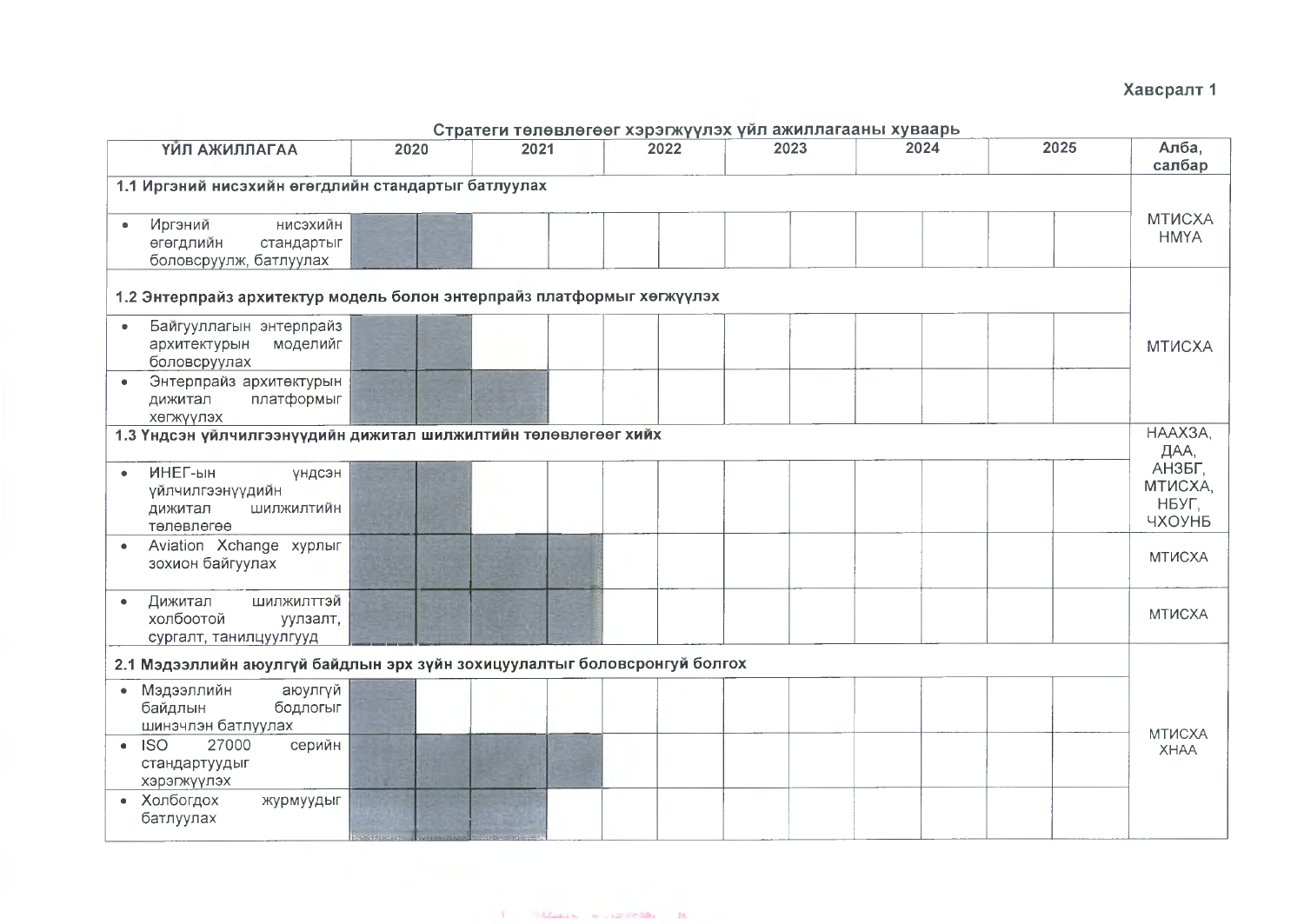| Өгөгдлийн<br>чанарын<br>удирдлагын<br>тогтолцоог<br>байгууллагын<br>бүх<br>түвшинд хэрэгжүүлэх                        |       |  |  |  |  |  |                                             |
|-----------------------------------------------------------------------------------------------------------------------|-------|--|--|--|--|--|---------------------------------------------|
| 3.2 Дижитал үйлчилгээний систем, программ хангамжуудыг хөгжүүлэх                                                      |       |  |  |  |  |  |                                             |
| Үндсэн үйлчилгээнүүдийг<br>$\bullet$<br>болгох систем,<br>цахим<br>программ хангамжуудыг<br>хөгжүүлэх / худалдан авах |       |  |  |  |  |  | HAAX3A,<br>ДАА,<br>3УГ,                     |
| iMCAA, ASOS системүүд<br>$\bullet$<br>болон Airports Mongolia<br>апликейшныг<br>хөгжүүлж<br>дуусгах                   |       |  |  |  |  |  | CXOF,<br>АНЗБГ,<br>MTMCXA,<br>HCT,<br>НБУГ, |
| 4D trajectory аналитикийн<br>программыг<br>туршилтаар<br>нэвтрүүлэх                                                   |       |  |  |  |  |  | ЧХОУНБ                                      |
| Их өгөгдлийн аналитикийн<br>программуудыг<br>нэвтрүүлэх                                                               |       |  |  |  |  |  |                                             |
| Иргэний<br>нисэхийн<br>$\bullet$<br>сургалтын цогц системийг<br>хөгжүүлж, нэвтрүүлэх                                  |       |  |  |  |  |  |                                             |
| 3.3 ИНЕГ-ын дижитал нөөц, чадамжийг бэхжүүлэх                                                                         |       |  |  |  |  |  |                                             |
| Дижитал<br>чадвартай<br>۰<br>ажилтнуудыг<br>элсүүлэх,<br>хадгалах мөн сургах                                          |       |  |  |  |  |  |                                             |
| eOffice<br>программ<br>$\bullet$<br>хангамжийг нэвтрүүлэх                                                             |       |  |  |  |  |  | ЗУГ,<br>CXOF,<br>MTUCXA,<br><b>HCT</b>      |
| Дижитал<br>чадамжийг<br>٠<br>бэхжүүлэх<br>заалтуудыг<br>байгууллагын<br>стратеги,<br>бодлогын<br>түвшинд<br>оруулах   |       |  |  |  |  |  |                                             |
| Enterprise<br>Resource<br>$\bullet$                                                                                   | (ERP) |  |  |  |  |  |                                             |